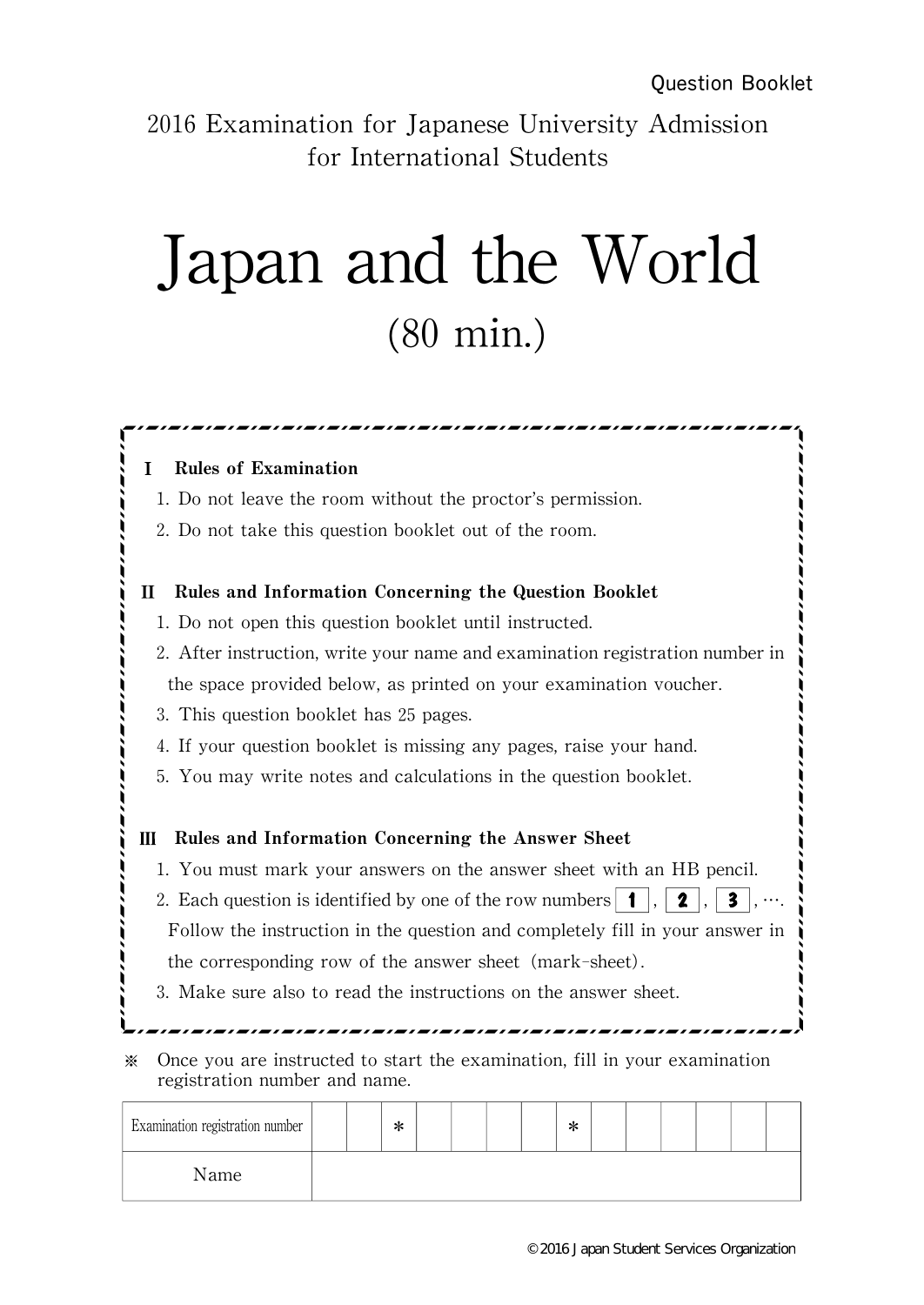Q1 Read the following passage and answer questions (1)-(4) below.

The 1Re ublic of Turkey, whose territory extends into both Europe and Asia, was founded in  $21923$  under the leadership of Mustafa Kemal Atatürk, who has been called the"Founding Father of Turkey."

Today's Turkey, which has fostered both Islam and democracy, is sometimes referred to as a model of Islamic democracy. In addition, it has  $_3$  achieved relatively stable economic development.

As for foreign relations, Turkey is a member of  $_4$ NATO (North Atlantic Treaty Organization), but has not yet joined the EU (European Union).

(1) With reference to underlined item 1, from  $\mathbb{D}$ - $\mathbb{Q}$  on the map below choose the answer that correctly indicates the location of Turkey.  $\mathbf{1}$ 

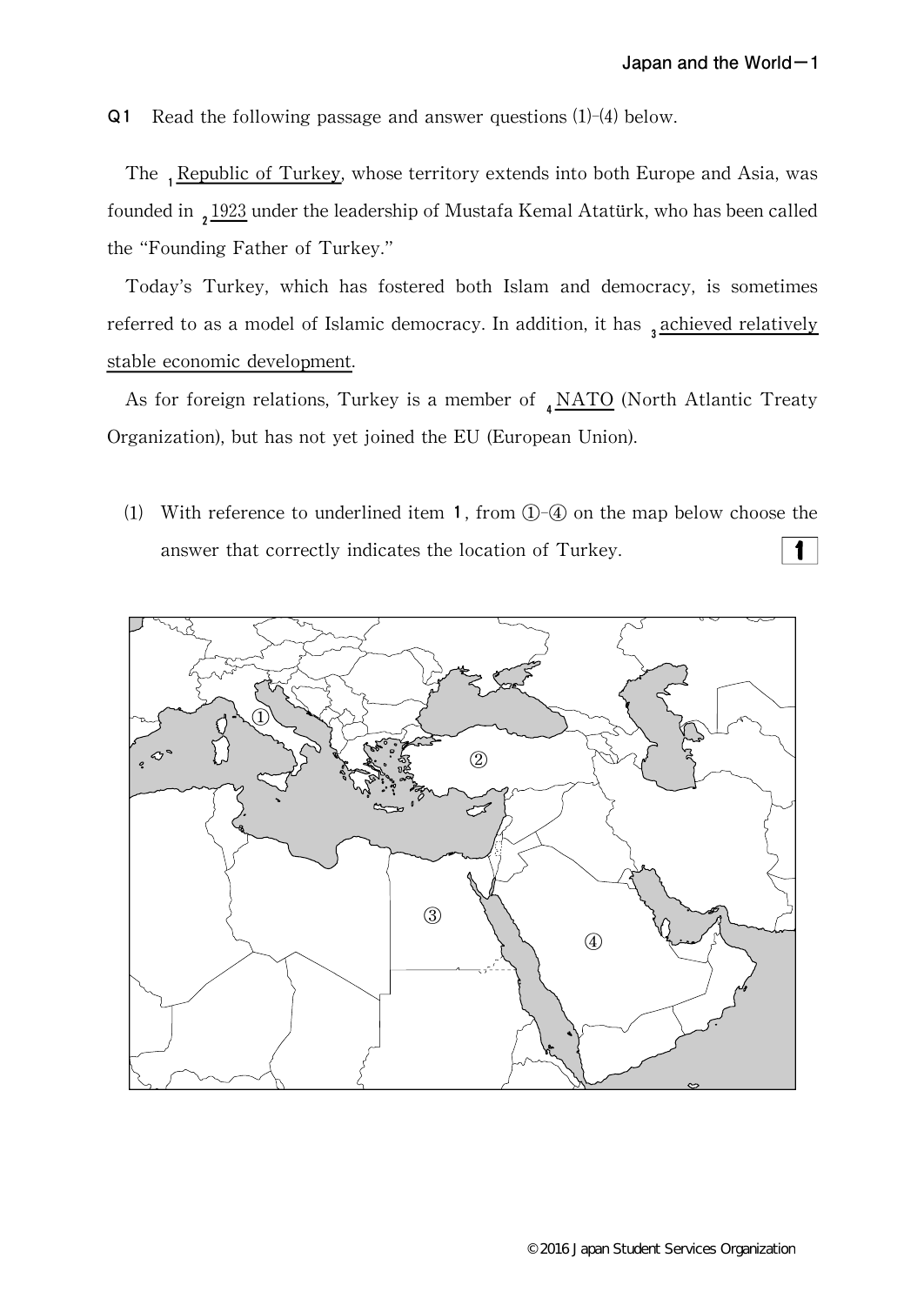- ⑵ With reference to underlined item 2,1923 is the same year that the Great Kanto Earthquake occurred. From  $(1)$ - $(4)$  below choose the answer that correctly  $2<sup>1</sup>$ arranges historical events of this period in chronological order.
	- ① Outbreak of World War I→ Russian Revolution→ Great Kanto Earthquake  $\rightarrow$  Beginning of Great Depression
	- ② Russian Revolution→ Outbreak of World War I→ Beginning of Great Depression  $\rightarrow$  Great Kanto Earthquake
	- ③ Russian Revolution→ Outbreak of World War I→ Great Kanto Earthquake  $\rightarrow$  Beginning of Great Depression
	- ④ Outbreak of World War I→ Beginning of Great Depression→ Russian Revolution  $\rightarrow$  Great Kanto Earthquake
- ⑶ With reference to underlined item 3,the table below lists trends in GDP per capita (based on purchasing power parity) of Japan, Turkey, the United Arab Emirates (UAE), and China. From  $\mathbb{O}(\sqrt{4})$  below choose the letter that represents  $3<sup>7</sup>$ Turkey in the table.

|   |        |        |        |        | US\$   |
|---|--------|--------|--------|--------|--------|
|   | 1990   | 1995   | 2000   | 2005   | 2010   |
| А | 74,017 | 77,467 | 84,975 | 84,338 | 56,245 |
| В | 19,230 | 22,922 | 25,938 | 30,441 | 33,741 |
| С | 4,439  | 5,411  | 9,321  | 11,512 | 16,166 |
| D | 980    | 1,860  | 2,915  | 5,053  | 9,239  |

Source: Website of the World Bank

- ① A
- ② B
- ③ C
- ④ D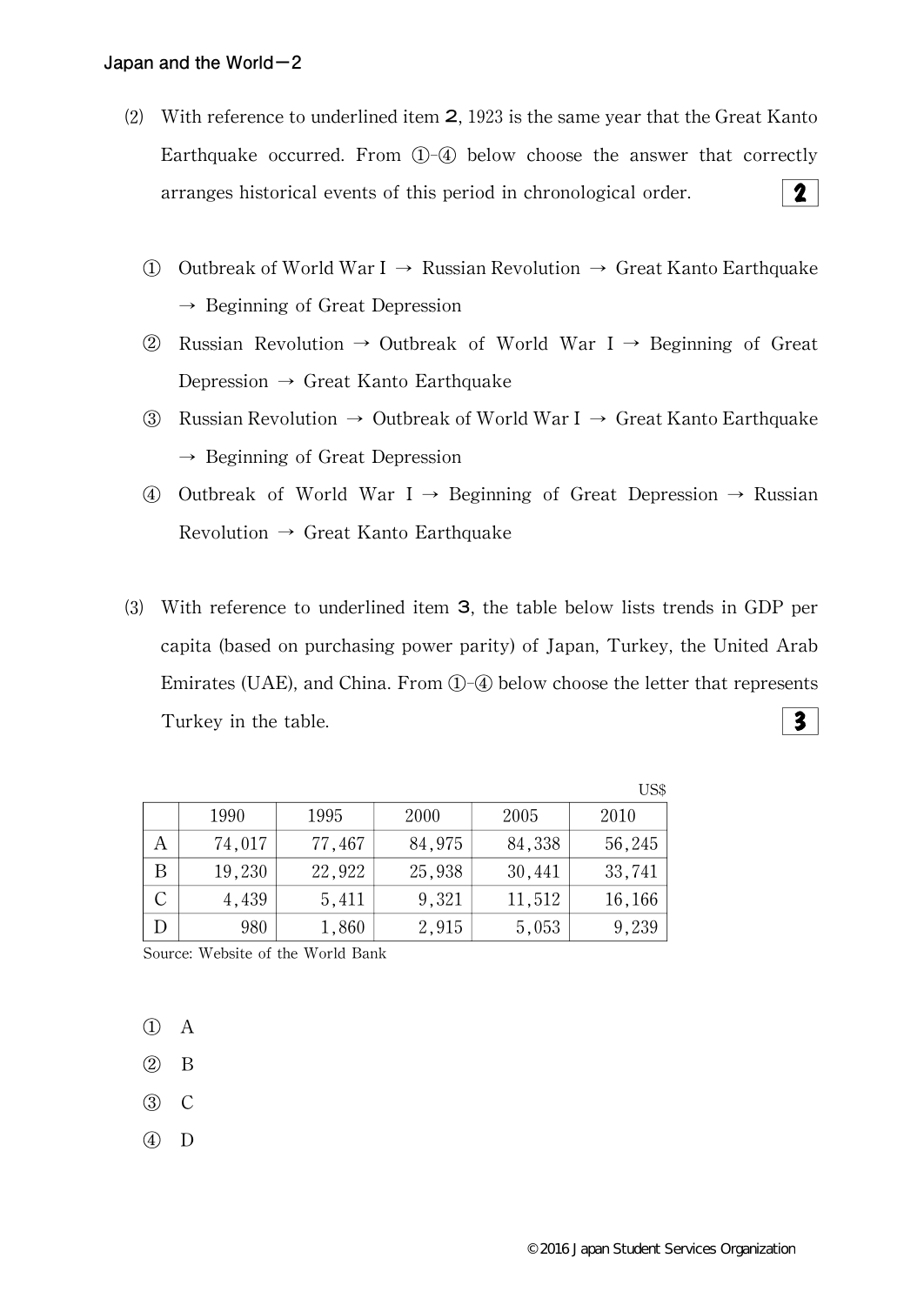- (4) With reference to underlined item  $4$ , from  $\bigoplus$ - $\bigoplus$  below choose the country that is **not** a member of NATO, as of 2016.  $\overline{4}$ 
	- ① Greece
	- ② France
	- ③ USA
	- ④ Switzerland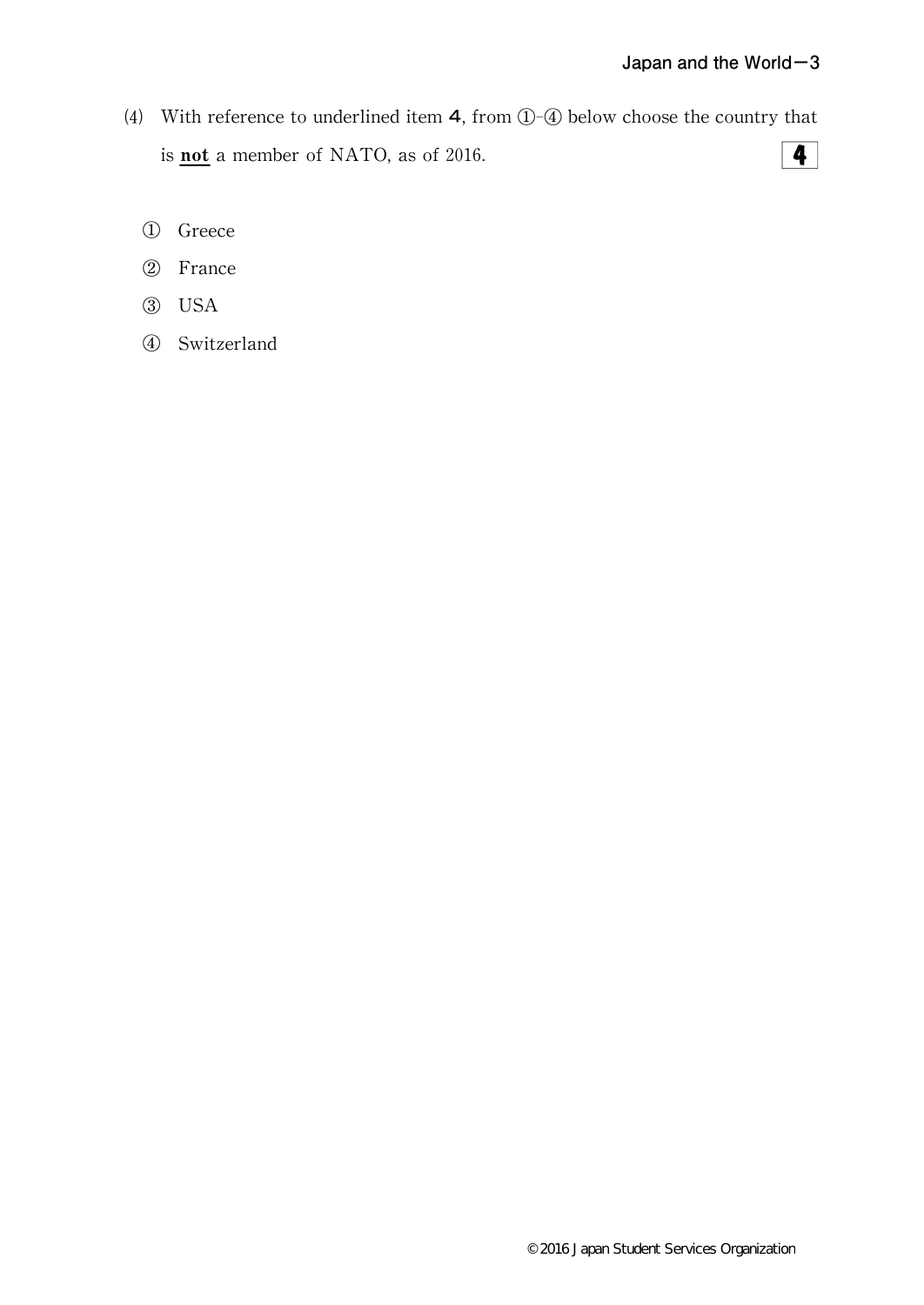Q2 Read the following paragraph and answer questions (1)-(4) below.

Mexico is a  $_1$  federal republic located in North America, and is a  $_2$  country with a population over 100 million. It has a close economic relationship with the USA, and that relationship has grown stronger since  $_3$  NAFTA (North American Free Trade Agreement) took effect. Mexico has had ties with Japan for more than 400 years, starting when Mexico was a colony of Spain.In fact,Mexico was the first country outside Asia with which Japan established an  $_4$  equal treaty.

- (1) With reference to underlined item 1, from  $\textcircled{1}$ - $\textcircled{4}$  below choose the country that,  $5<sup>1</sup>$ like Mexico, is a federal republic.
	- ① Saudi Arabia
	- ② Germany
	- ③ Singapore
	- ④ New Zealand
- (2) With reference to underlined item  $2$ , from  $\mathbb{O}(\sqrt{4})$  below choose the country that has a population over 100 million. 6
	- ① Brazil
	- ② France
	- ③ Egypt
	- ④ Argentina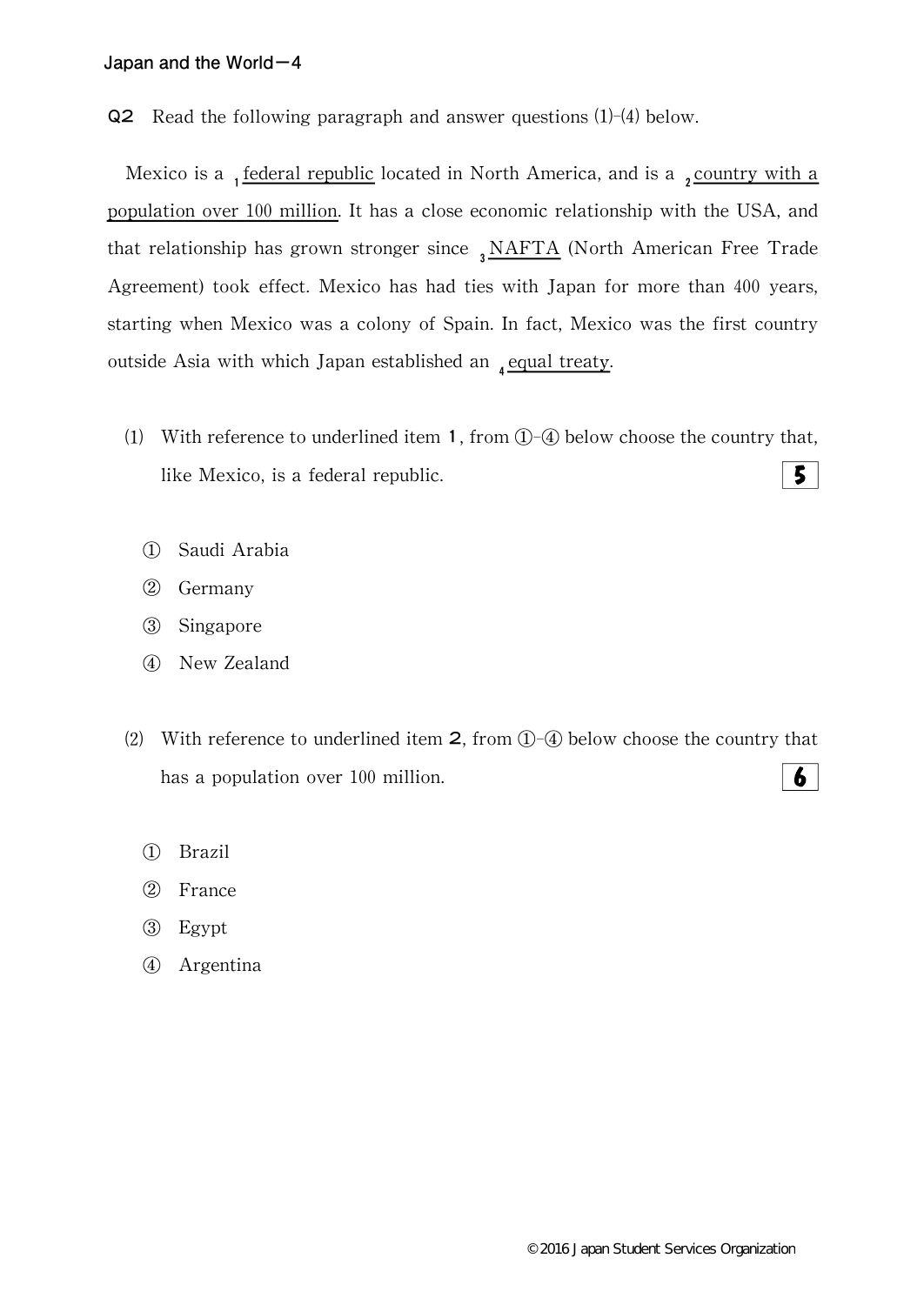8

- (3) With reference to underlined item **3**, from  $(1)$ - $(4)$  below choose the statement that  $7<sup>1</sup>$ best describes NAFTA.
	- ① It was established to create an economic bloc by implementing common external tariffs.
	- ② It was established to phase out tariffs and eliminate non-tariff barriers.
	- ③ It was established to remove restrictions on the flow of labor and implement a common agricultural policy.
	- ④ It was established to unify monetary policies in the region by adopting a common currency.
- (4) With reference to underlined item  $4$ , before Japan and Mexico entered into an equal treaty, Japan concluded unequal treaties with the Great Powers. From ①-④ below choose the statement that best describes those unequal treaties.
	- ① The language of each country signing a treaty with Japan became recognized as an official language of Japan.
	- ② Japan was required to appoint foreign nationals to its Supreme Court.
	- ③ Japan did not have tariff autonomy,and the foreign signatories were permitted to run consular courts.
	- ④ Foreign nationals were allowed to enter Japan,but Japanese nationals were not permitted to enter the other treaty countries.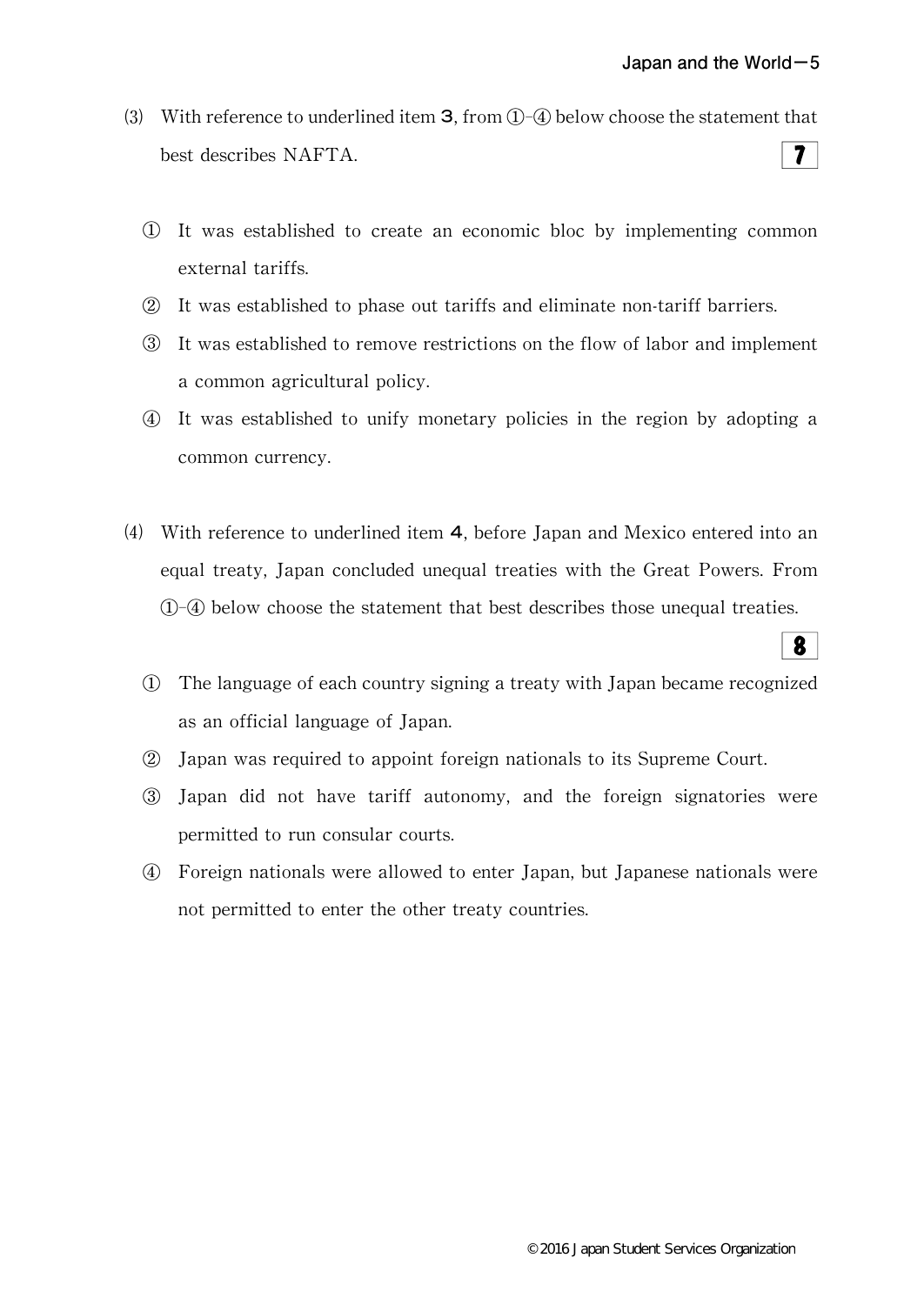Q3 From ①-④ below choose the graph that best matches the situation described by  $\overline{9}$ the following statement.

Since the amount of crops planted cannot be readily changed, the quantity produced cannot be increased dramatically, even if the price rises.

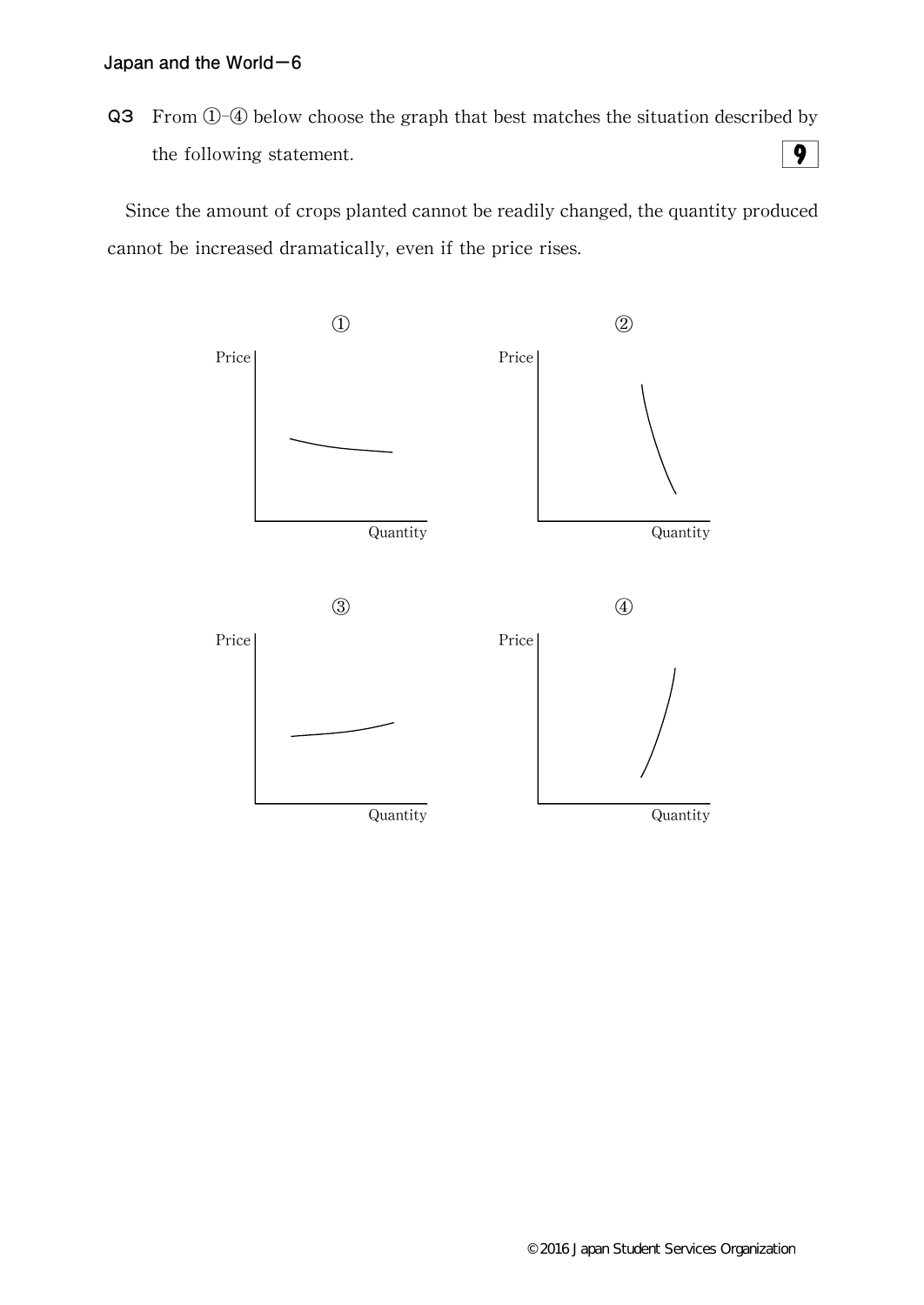- **Q4** A farmer sells all the potatoes that were harvested in a year, except the ones saved as seed potatoes (or raw material) for the following year, to a processing plant for¥5,000.The processing plant uses all those potatoes to make potato chips, which it sells to a retailer for  $\text{\textsterling}12,000$ . The retailer sells all those potato chips to consumers within the same year, generating  $\text{\#18,000}$  in sales. In all these transactions, what total yen amount would be counted in the GDP for that year?  $|10|$ From  $(1)$ - $(4)$  below choose the correct answer.
	- $(D \quad \text{\textsterling}5,000$
	- ② ¥12,000
	- ③ ¥18,000
	- ④ ¥35,000
- **Q5** In general, prices tend to rise when the economy is performing strongly, but sometimes prices rise even though the economy is in recession. From  $(1)$ - $(4)$  below  $|11|$ choose the correct term used for this phenomenon.
	- ① hyperinflation
	- ② stagflation
	- ③ deflation
	- ④ demand-pull inflation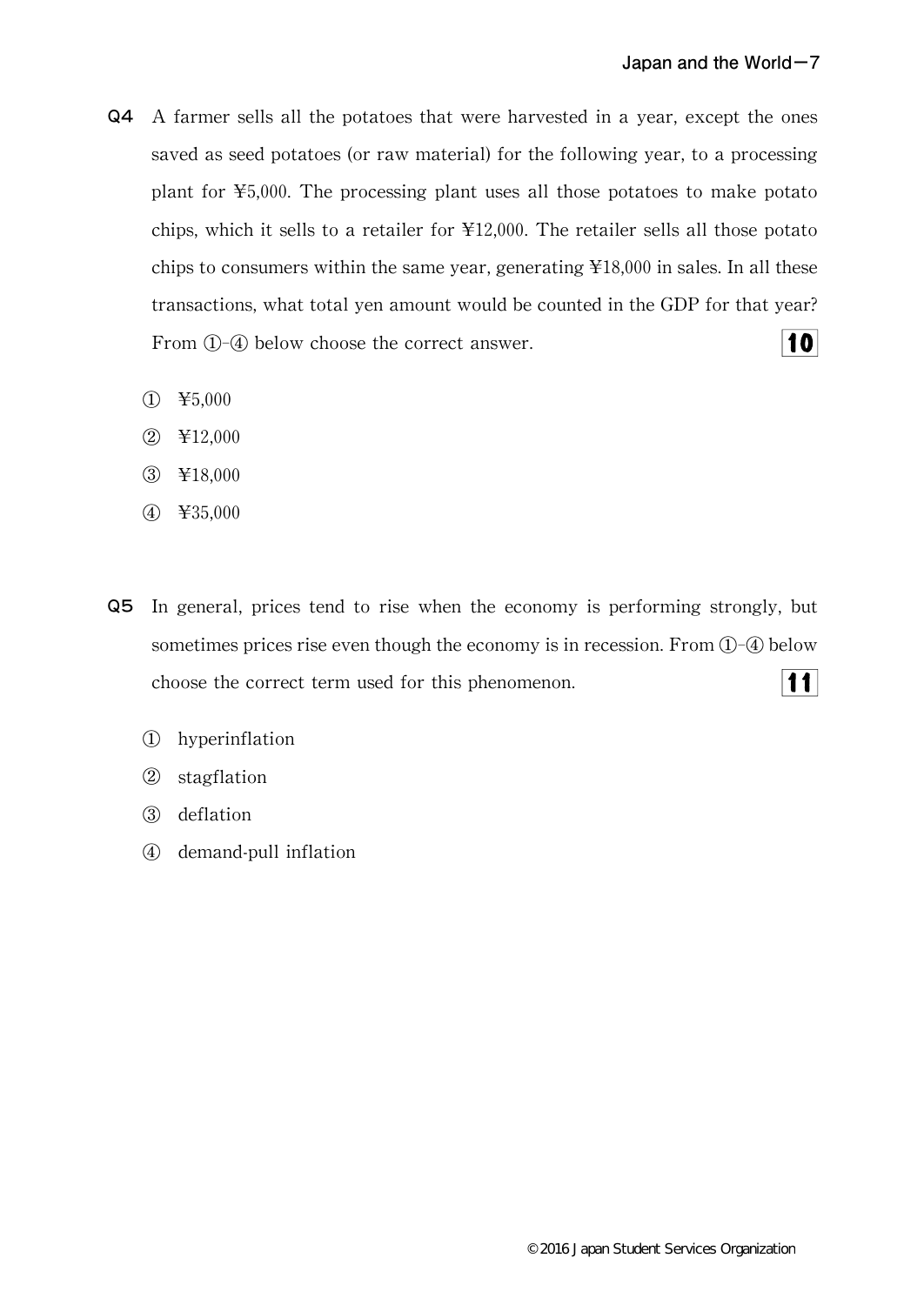Q6 Fiscal policy is seen as having a leveling effect on the waves of the business cycle. From  $\bigoplus$ - $\bigoplus$  below choose the figure that best represents this effect. Note that each horizontal axis represents time, each vertical axis represents an index of business activity, each dotted line represents the business cycle when fiscal policy is not implemented, and each solid line represents the business cycle when fiscal  $|12|$ policy is implemented.

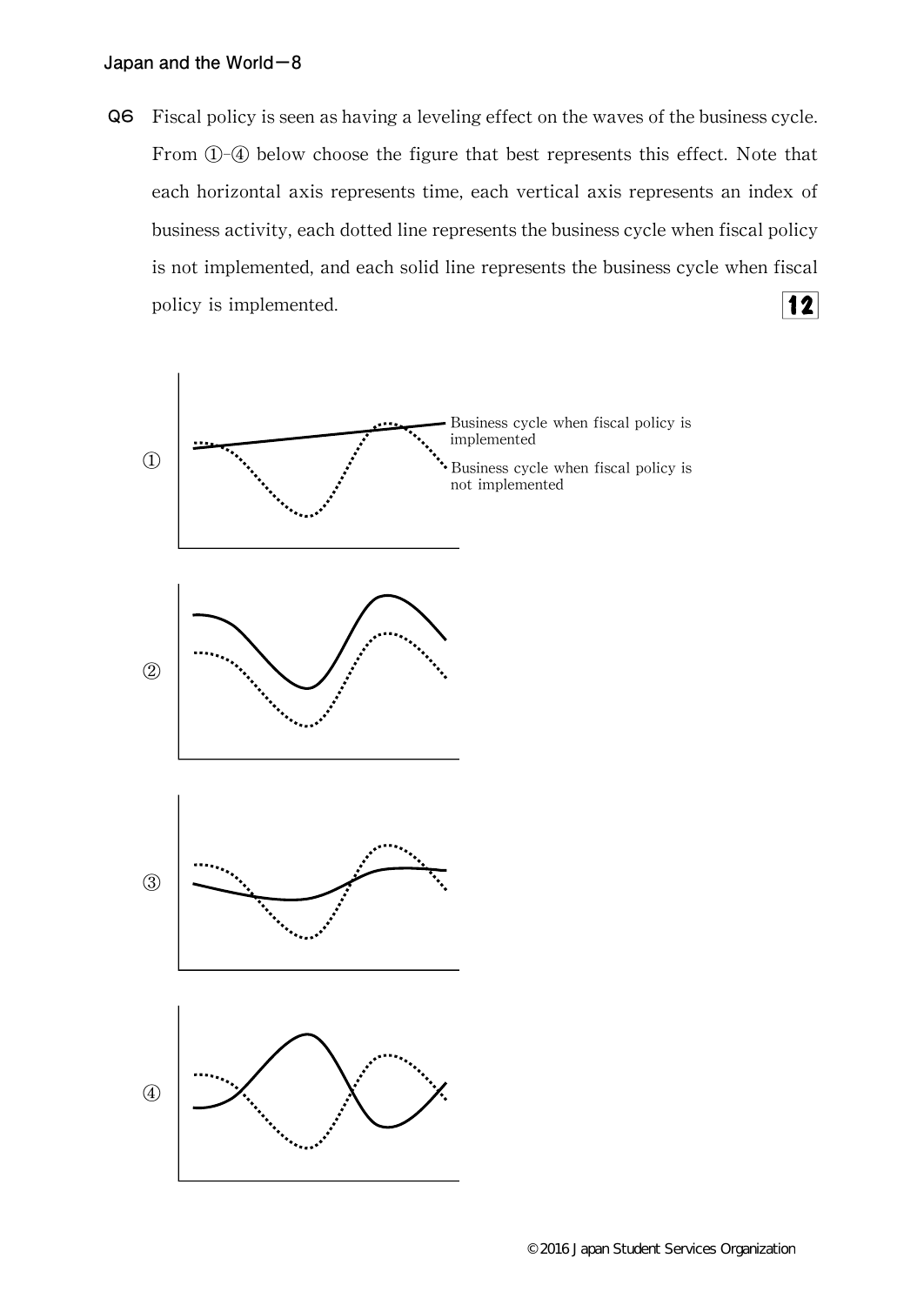$|3|$ 

- Q7 From①-④ below choose the statement that best describes joint-stock companies.
	- $\Phi$  If a joint-stock company goes bankrupt, the legal liability of shareholders does not exceed the amount of their investment.
	- ② The only way joint-stock companies can procure funds is by issuing shares.
	- ③ Shares can be held only by employees of the joint-stock company.
	- ④ In Japan,joint-stock companies with less than 100 employees are referred to as goushi-kaisha (limited partnership companies).
- Q8 In 1973, Japan switched to a floating-exchange-rate system. From ①-④ below choose the statement that best describes a change in the Japanese economy that took place in the 1970s following that switch. 14
	- ① The rise in import prices due to a weaker yen led to the First Oil Crisis.
	- $\Omega$  An extremely low-interest-rate policy was adopted, resulting in the emergence of the so-called bubble economy.
	- ③ Japan became an ArticleⅧ party of the IMF(International Monetary Fund), and took steps to liberalize its capital market.
	- ④ Businesses,particularly the electronic and automotive industries,proceeded to streamline management to deal with the appreciation of the yen.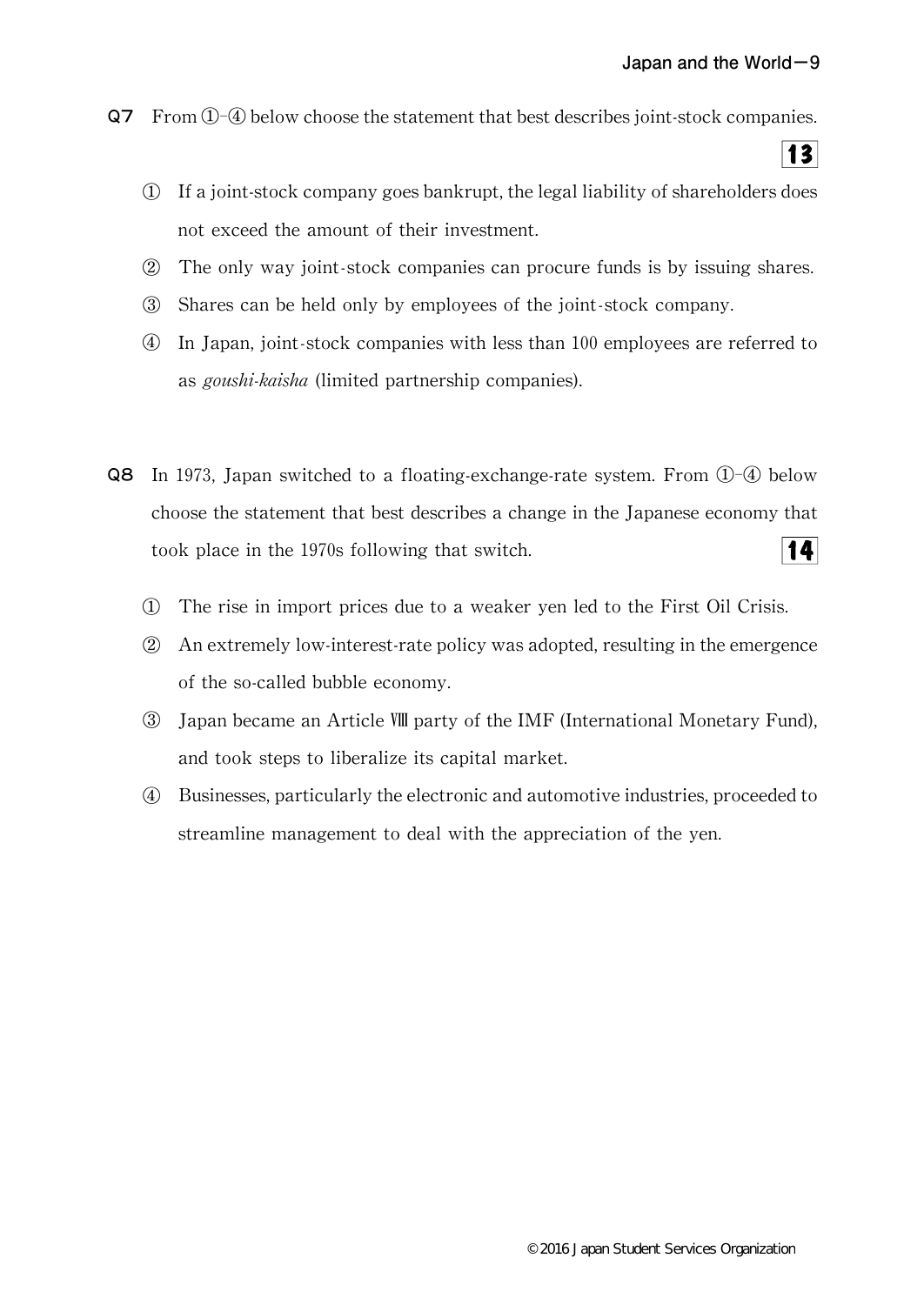- Q9 The WTO (World Trade Organization) was founded in 1995. From ①-④ below choose the situation most closely linked with the establishment of the WTO.
	- ① As the effectiveness of the procedure for settling disputes was not adequately ensured, it became necessary to strengthen it.

 $15<sup>1</sup>$ 

- ② As international confidence in the US dollar's role as the key currency declined, multilateral talks on international monetary problems became necessary.
- ③ As economies became increasingly globalized,it became necessary to establish a system of international taxation that was fair and also prevented tax leakage.
- ④ With the establishment of international free trade,it became necessary to strengthen bilateral and intraregional trade relations, as exemplified by free trade agreements(FTAs).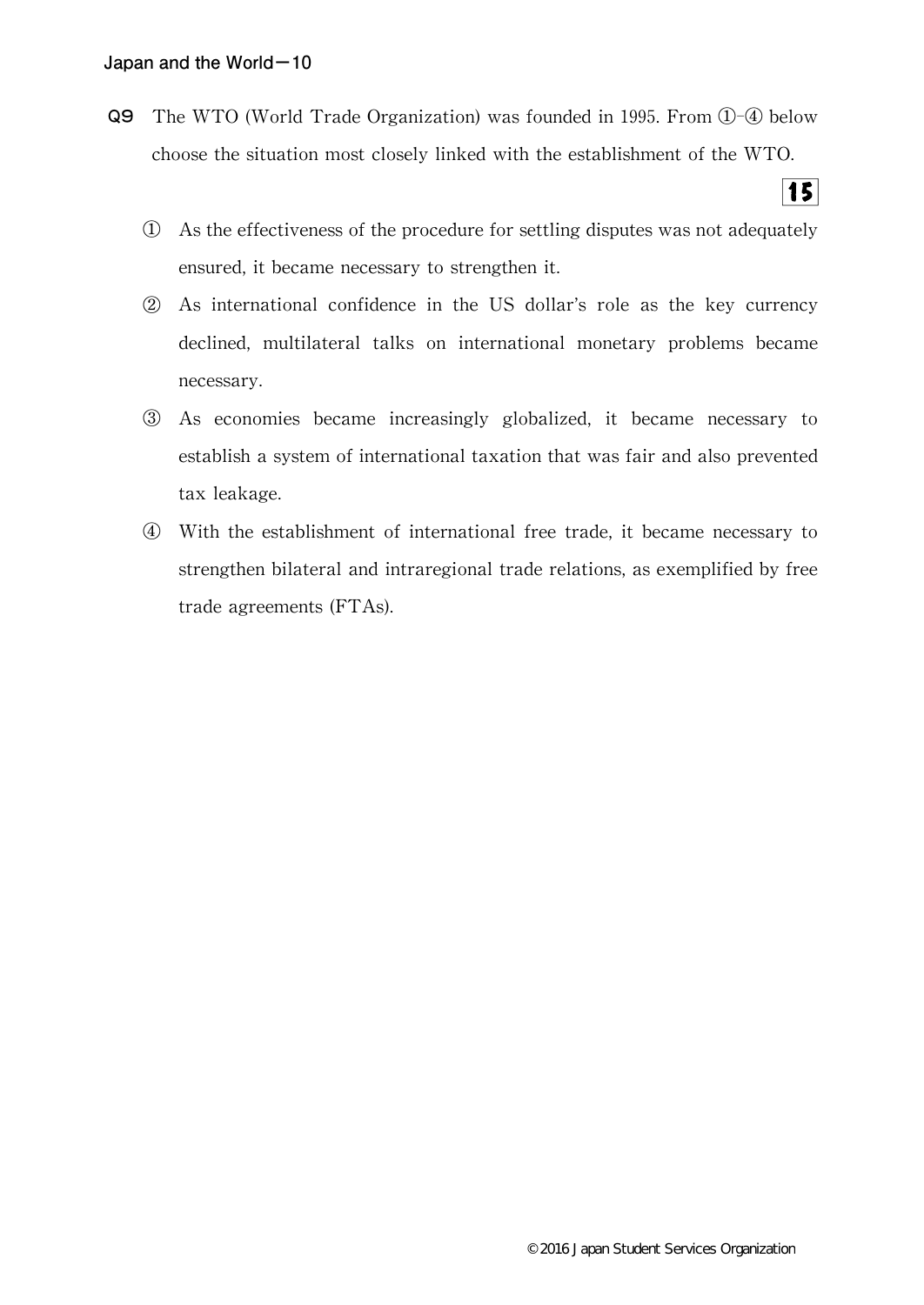- Q11 The European Free Trade Association (EFTA) was founded in 1960 by several European countries that were not members of the European Economic Community (EEC). From  $\mathbb{O}(\sqrt{4})$  below choose the country that was a founding  $|17|$ member of the EFTA.
	- ① France
	- ② UK
	- ③ Italy
	- ④ Luxembourg
- Q12 From ①-④ below choose the statement that best describes the labor  $|18|$ environment in Japan.
	- ① Because of the Act on Equal Employment Opportunity between Men and Women, women occupy nearly half of the management positions at large corporations.
	- ② Ever since the Labor Standards Act was amended,the principle of equal pay for equal work has been applied to all occupations.
	- ③ In order to deal with the aging population,efforts are being made to expand employment opportunities for elderly people, such as by raising the retirement age.
	- ④ In order to solve labor shortages,all industrial sectors are actively hiring foreign workers.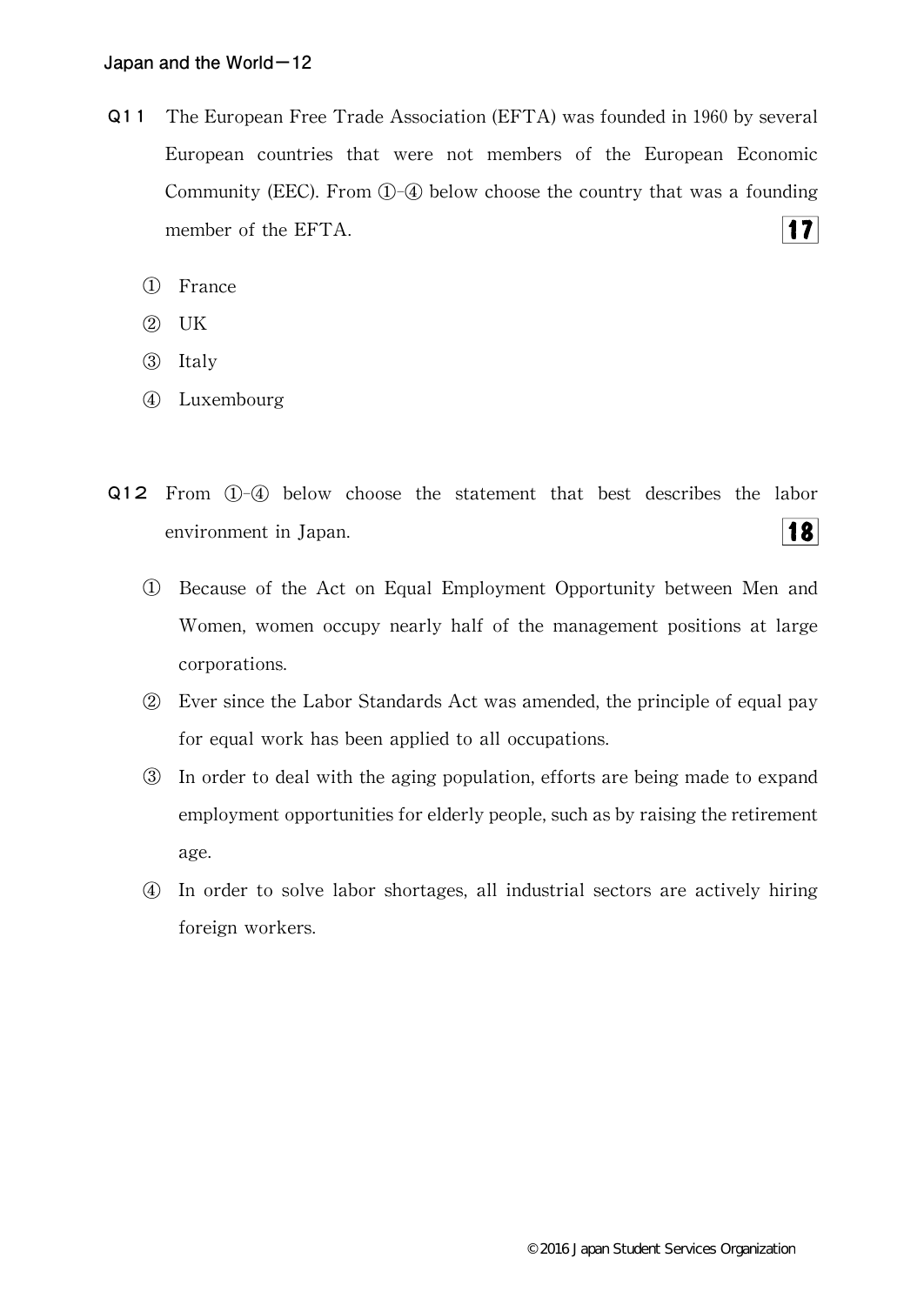Q13 The following table lists the amount of  $CO<sub>2</sub>$  emissions per capita and per \$1 GDP, along with the change in  $CO<sub>2</sub>$  emissions, for the USA, China, Japan, and Russia in 2013. From ①-④ below choose the combination that best identifies the  $\overline{19}$ countries represented by A-D in the table.

| $CO2$ emissions per capita (tons) | 16.18 | 10.79  | 9 70 | 6.60 |
|-----------------------------------|-------|--------|------|------|
| $CO2$ emissions per \$1 GDP (kg)  | 0.35  | 0.70   | 0.30 | 0.64 |
| Change in $CO2$ emissions $(\%)$  | 0.3   | $-1.5$ |      |      |

Note: GDP was converted to US\$ using the appropriate exchange rates for 2005.

Change in  $CO<sub>2</sub>$  emissions is the annual average based on levels in 1990. Source: Website of the IEA

|                                | A      | В          | C          | $\Box$     |
|--------------------------------|--------|------------|------------|------------|
| $\textcircled{\scriptsize{1}}$ | USA    | Russia     | Japan      | China      |
| $\left( 2\right)$              | China  | <b>USA</b> | Russia     | Japan      |
| $\circled{3}$                  | Japan  | China      | <b>USA</b> | Russia     |
| $\scriptstyle{(4)}$            | Russia | Japan      | China      | <b>USA</b> |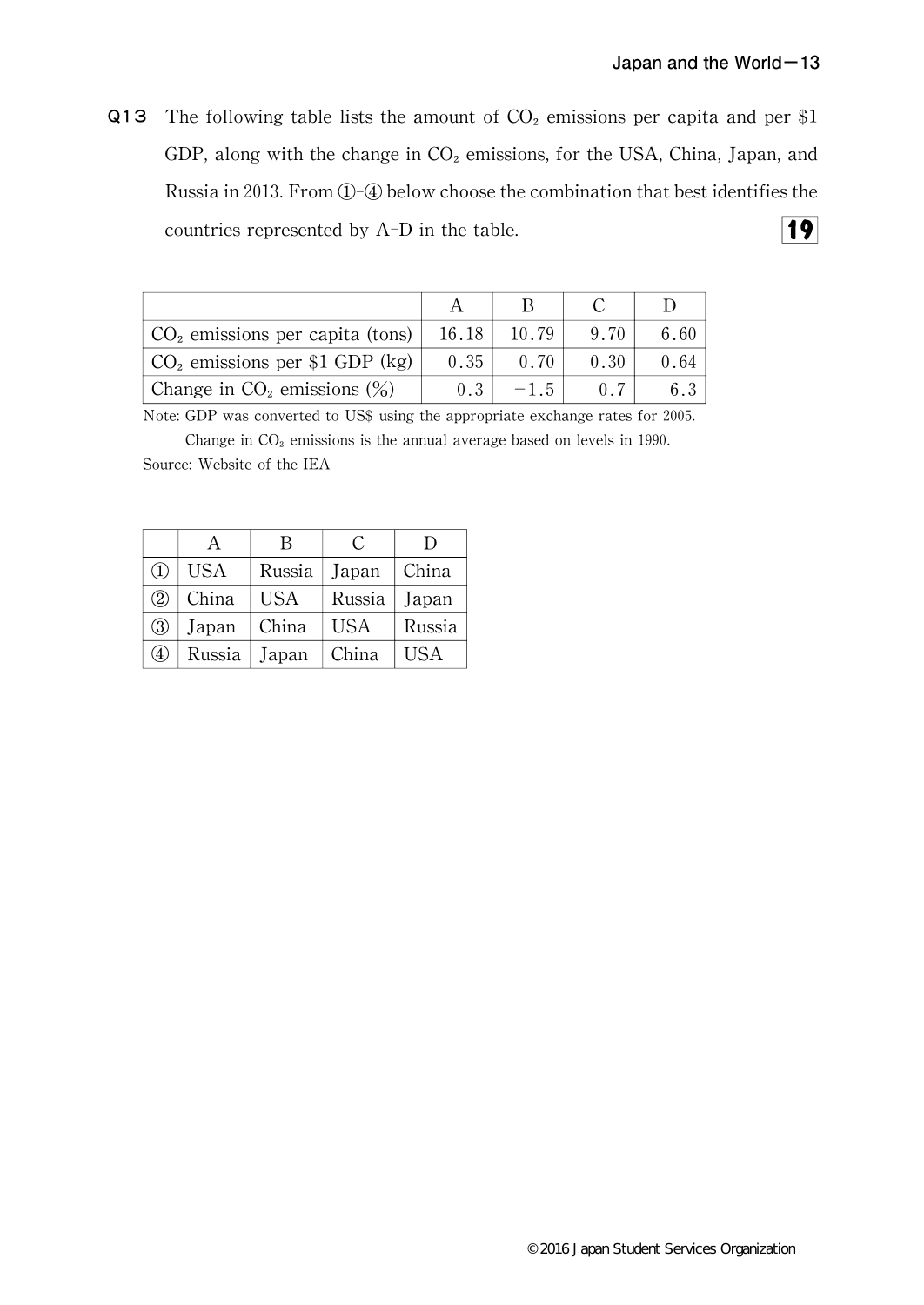Q14 The world map below was created using the Mercator projection. From  $\Omega$ -4 below choose the statement that best describes either this projection method or 20 this map.



- $\Phi$  The length of the 60 $^{\circ}$  north latitudinal line is exaggerated by roughly a factor of two compared with the equator.
- ② There are no distortions along the same longitude belt,so surface area is represented with a high degree of accuracy.
- ③ A rhumb line represents the shortest surface distance between the two points it connects.
- ④ This map style is suitable as a nautical chart because voyaging along a great-circle route would keep the ship at a constant angle with respect to longitude.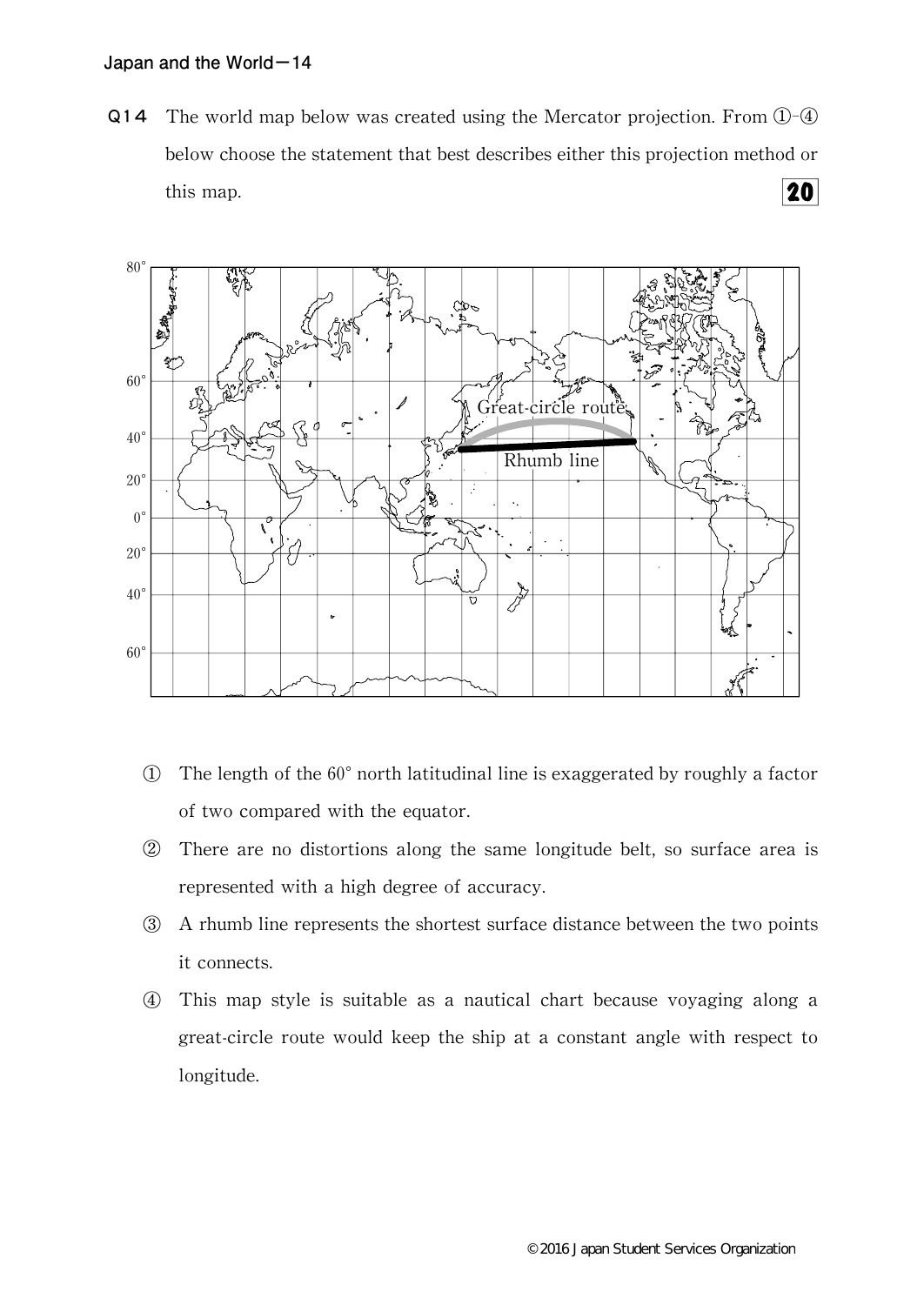Q15 Tokyo, London, and New York are located in different time zones. From  $\textcircled{1}-\textcircled{4}$ below choose the combination that correctly indicates the largest intercity time difference and the smallest intercity time difference from among the following pairs of cities: Tokyo-London, Tokyo-New York, and New York-London. Here, the standard time meridian is defined as  $135^{\circ}$  east for Tokyo,  $0^{\circ}$  for London, and 75° west for New York. Also, ignore the effect of daylight saving  $|21|$ time.

|     | Largest difference | Smallest difference |
|-----|--------------------|---------------------|
|     | Tokyo-London       | Tokyo-New York      |
| (2) | Tokyo-London       | New York-London     |
| (3) | Tokyo-New York     | Tokyo-London        |
|     | Tokyo-New York     | New York-London     |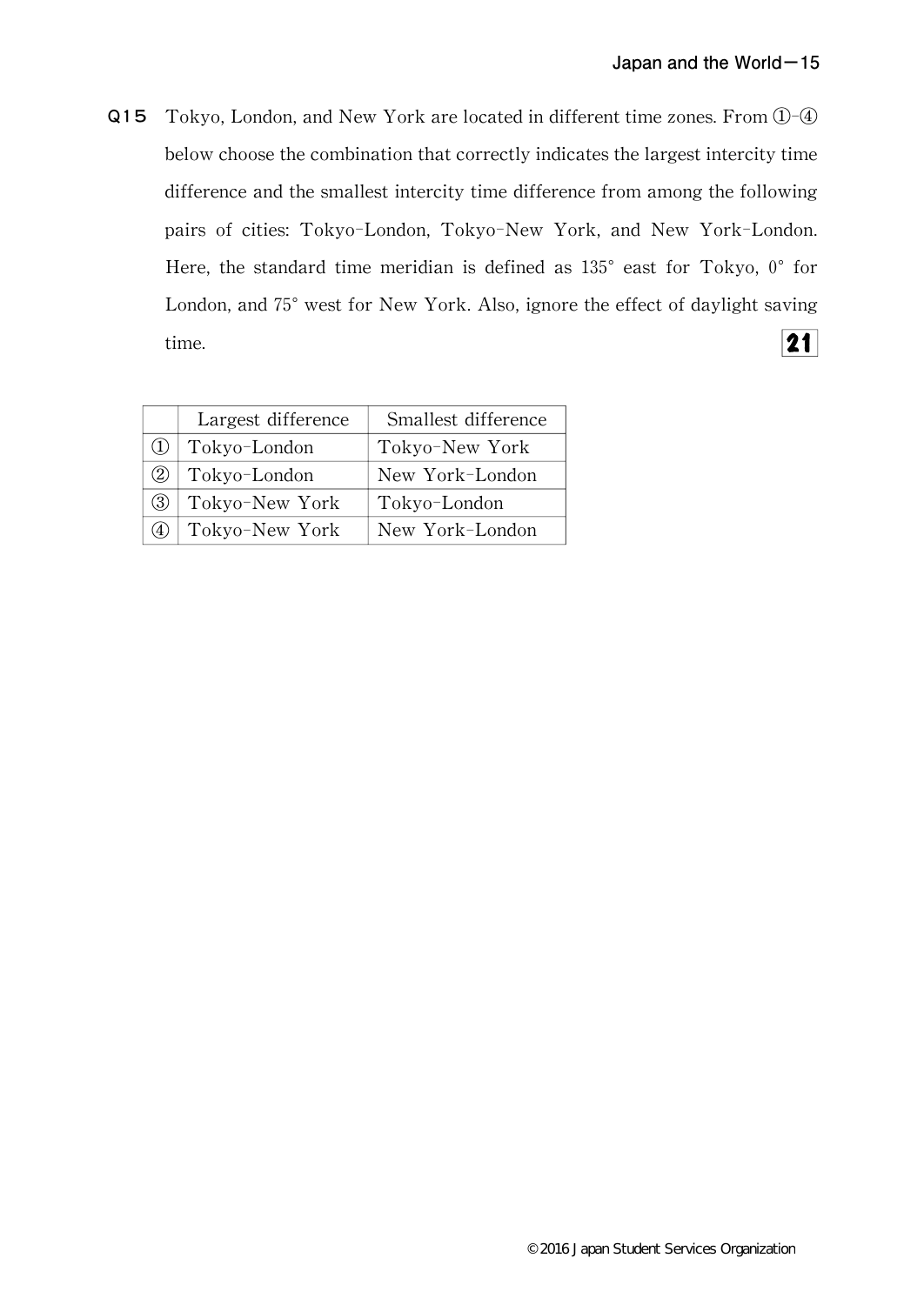Q16 The map below represents the coastline of a certain region of Japan. From ①-④ below choose the answer that best indicates the topographical term used for this type of coastline. Note that the map is oriented so that north is at the  $\overline{22}$ top, the left side is inland, and the right side is the ocean.



- ① ria coast
- ② fjord
- ③ marine terrace
- ④ delta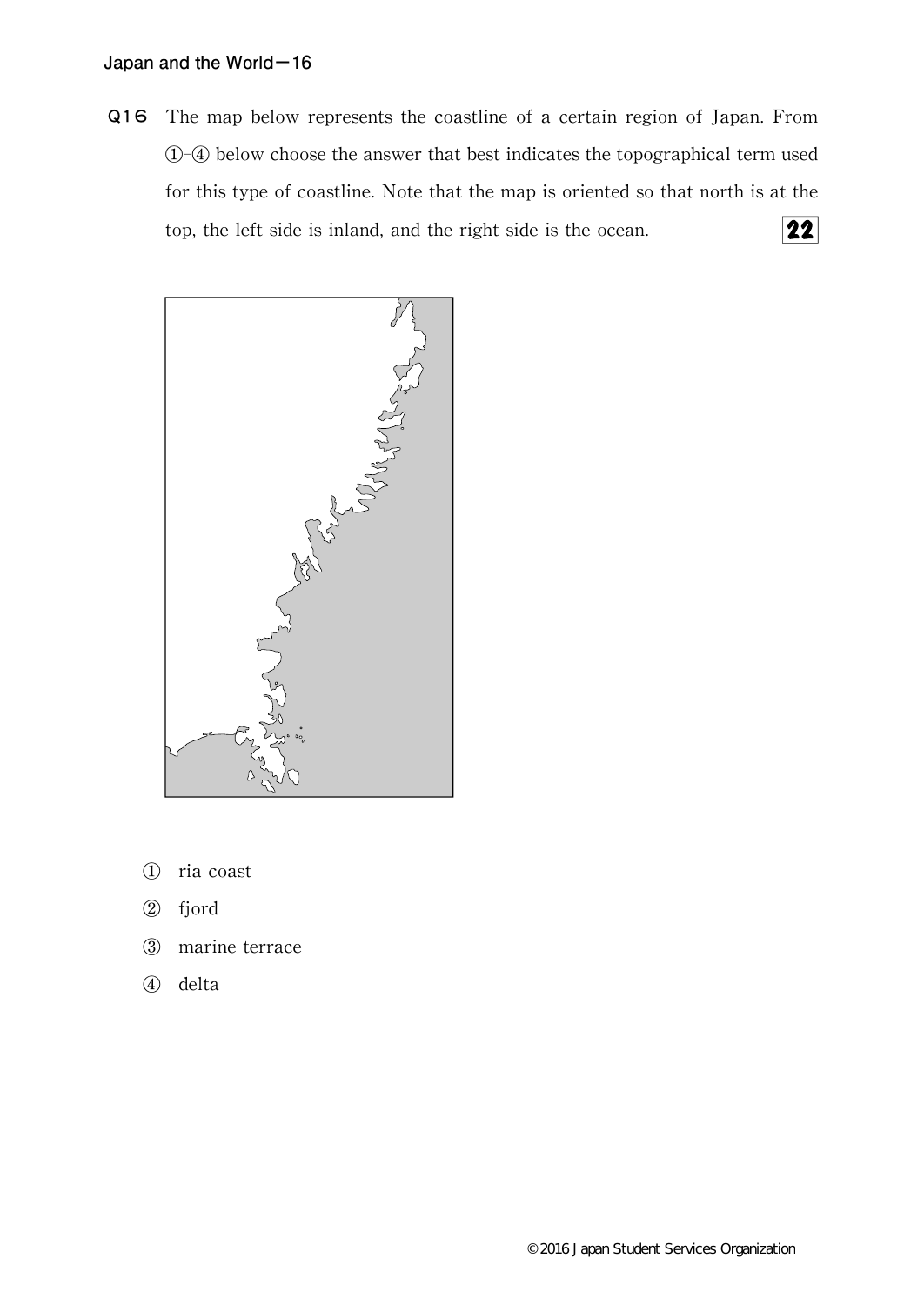Q18 The tables below list the top five countries in terms of natural-gas production and natural-gas exports in 2013. From  $(1)$ - $(4)$  below choose the answer that  $24$ correctly identifies the country represented by X in both tables.

| Natural-gas production (bil. cubic feet) |            |       |        | Natural-gas exports (bil. c |         |  |  |
|------------------------------------------|------------|-------|--------|-----------------------------|---------|--|--|
| Country                                  | Production | $\%$  |        | Country                     | Exports |  |  |
| <b>USA</b>                               | 24,334     | 20.1  |        | Χ                           | 7,801   |  |  |
| X                                        | 22,139     | 18.3  | Qatar  |                             | 4,432   |  |  |
| Iran                                     | 5,696      | 4.7   | Norway |                             | 3,630   |  |  |
| Qatar                                    | 5,598      | 4.6   | Canada |                             | 2,912   |  |  |
| Canada                                   | 5,129      | 4.2   |        | Netherlands                 | 2,376   |  |  |
| World total                              | 121,283    | 100.0 |        | World total                 | 38,302  |  |  |

Natural-gas exports (bil. cubic feet)

| Country     | <b>Exports</b> | $\%$  |  |
|-------------|----------------|-------|--|
| X           | 7,801          | 20.4  |  |
| Qatar       | 4,432          | 11.6  |  |
| Norway      | 3,630          | 9.5   |  |
| Canada      | 2,912          | 7.6   |  |
| Netherlands | 2,376          | 6.2   |  |
| World total | 38,302         | 100.0 |  |

Source: Website of the US Energy Information Administration

- ① Germany
- ② China
- ③ Russia
- ④ UK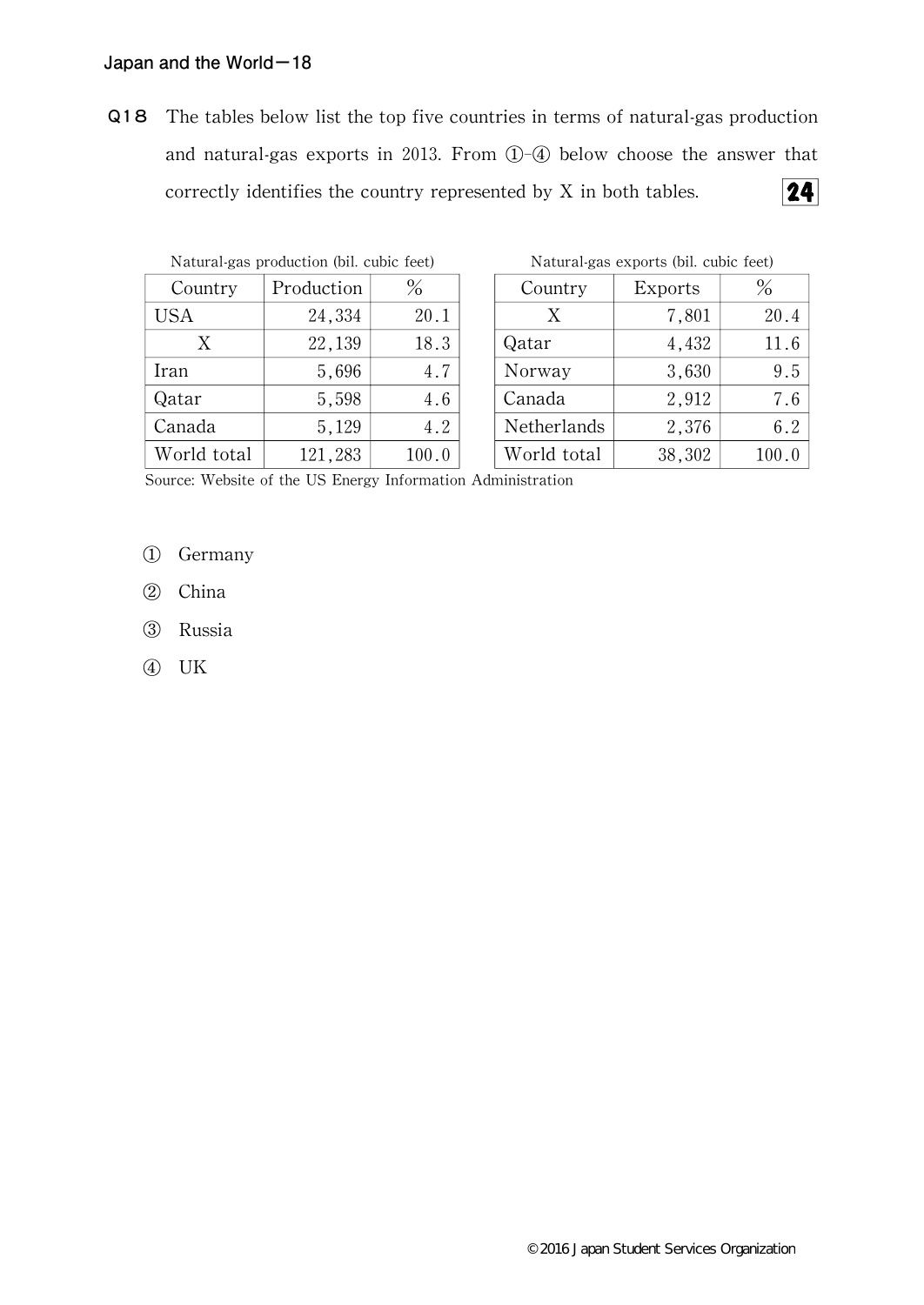Q19 Read the following sentence and from ①-④ below choose the answer that correctly fills blank  $\vert a \vert$  in the sentence below.  $25$ 

From the end of World War I to the outbreak of World War II,  $|a|$  - which took a hostile view of communism and rejected liberalism and democracy  $-$  emerged in some European countries, such as Italy and Germany.

- ① hegemonism
- ② fascism
- ③ absolutism
- ④ anarchism
- Q20 From ①-④ below choose the statement that best describes the political system of the country mentioned.  $26<sup>1</sup>$ 
	- ① The UK is a constitutional monarchy under which the prime minister is elected from among members of the House of Lords.
	- ② France has a mixed presidential and parliamentary-cabinet system,and the president, who is elected by the national assembly, has only a ceremonial role.
	- ③ The USA has a presidential system,and the president is not a member of Congress and does not have the power to submit bills.
	- ④ Russia uses a parliamentary-cabinet system in which the prime minister has the power to dissolve the assembly, and the assembly has the power to make motions of no-confidence against the cabinet.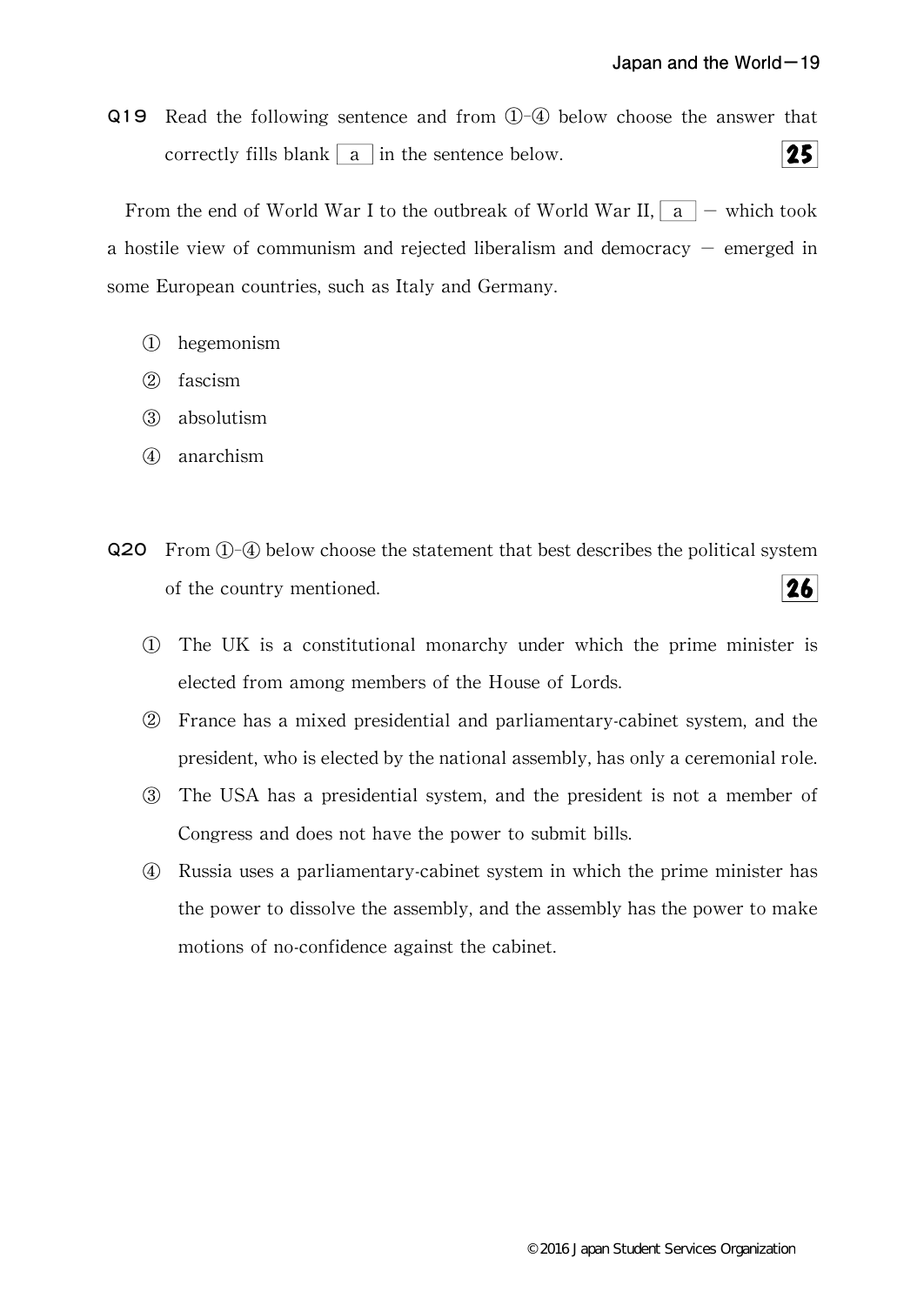- **Q21** From  $\hat{U}$ - $\hat{U}$  below choose the item that is **not** a power granted to the Japanese  $27<sup>l</sup>$ Diet by the Constitution of Japan.
	- ① ratification of constitutional amendments
	- ② making decisions on budgets
	- ③ approval of treaties
	- ④ establishment of an impeachment court
- Q22 From ①-④ below choose the statement that best describes the Prime Minister 28 of Japan.
	- ① The Prime Minister cannot concurrently serve as a Diet member.
	- ② The Prime Minister has the power to remove Ministers of State.
	- ③ The Prime Minister is directly elected by the people.
	- ④ The Prime Minister must resign when a no-confidence resolution is passed by a joint committee of both Houses of the Diet.
- Q23 Article 20 of the Constitution of Japan includes this provision:"The State and its organs shall refrain from religious education or any other religious activity." From  $(1)$ - $(4)$  below choose the term that best applies to this provision.  $29<sup>°</sup>$ 
	- ① academic freedom
	- ② popular sovereignty
	- ③ separation of religion and state
	- ④ non-intervention in civil affairs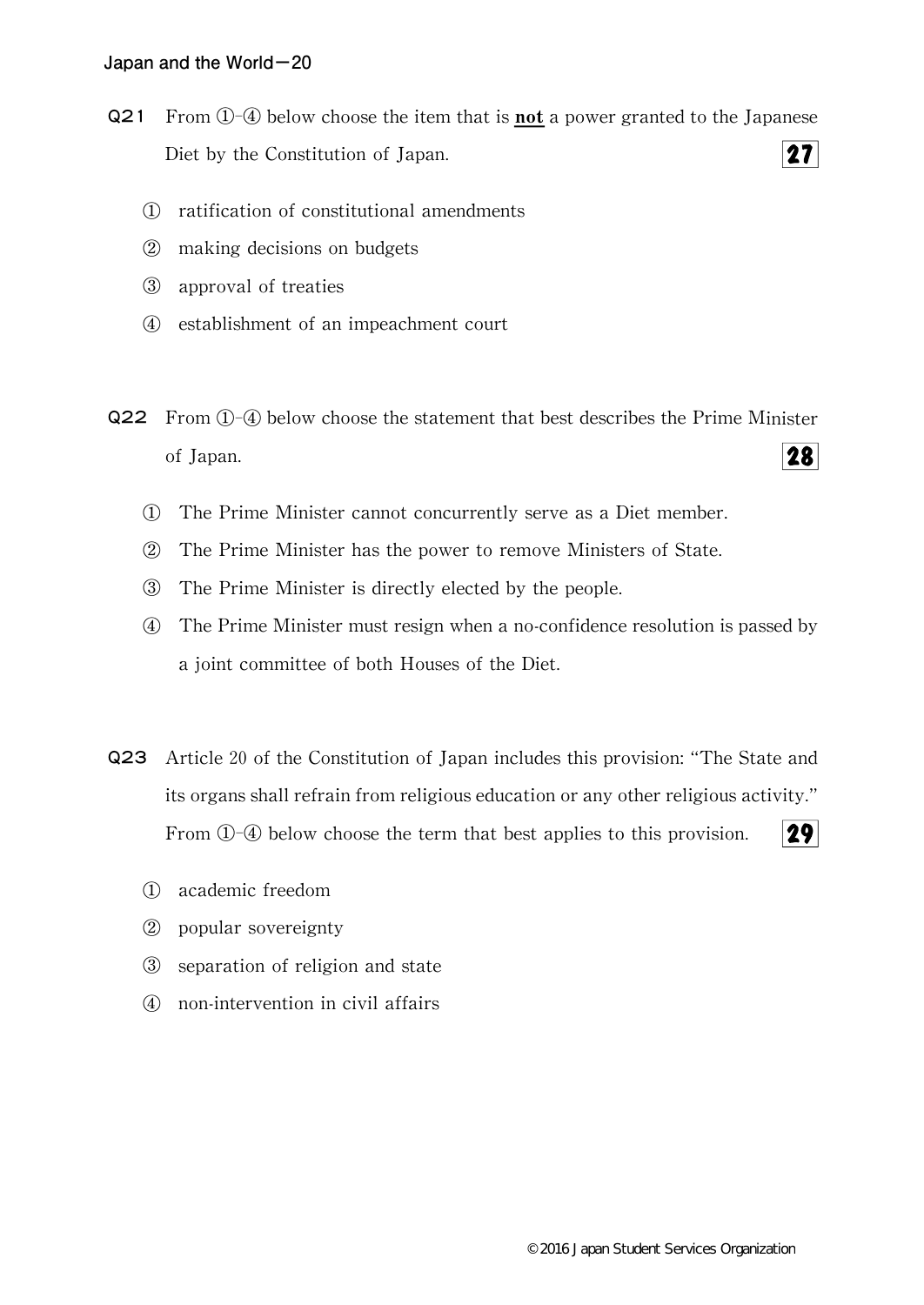Q24 The Constitution of Japan prescribes both the rights and duties of the people. From ①-④ below choose the answer that is one of the three duties prescribed.

30

- ① the obligation to perform community service
- ② the obligation to serve in the military
- ③ the obligation to work
- ④ the obligation to respect and uphold laws
- Q25 The USA's jury system is an example of the direct participation of the people in court trials.From ①-④ below choose the statement that best describes this  $31$ system.
	- ① The jury decides whether the defendant is guilty or not guilty;if the defendant is found guilty, the jury and the judge decide the sentence.
	- ② The jury and the judge decide whether the defendant is guilty or not guilty;if the defendant is found guilty, the judge decides the sentence.
	- ③ The judge decides whether the defendant is guilty or not guilty;if the defendant is found guilty, the jury decides the sentence.
	- ④ The jury decides whether the defendant is guilty or not guilty;if the defendant is found guilty, the judge decides the sentence.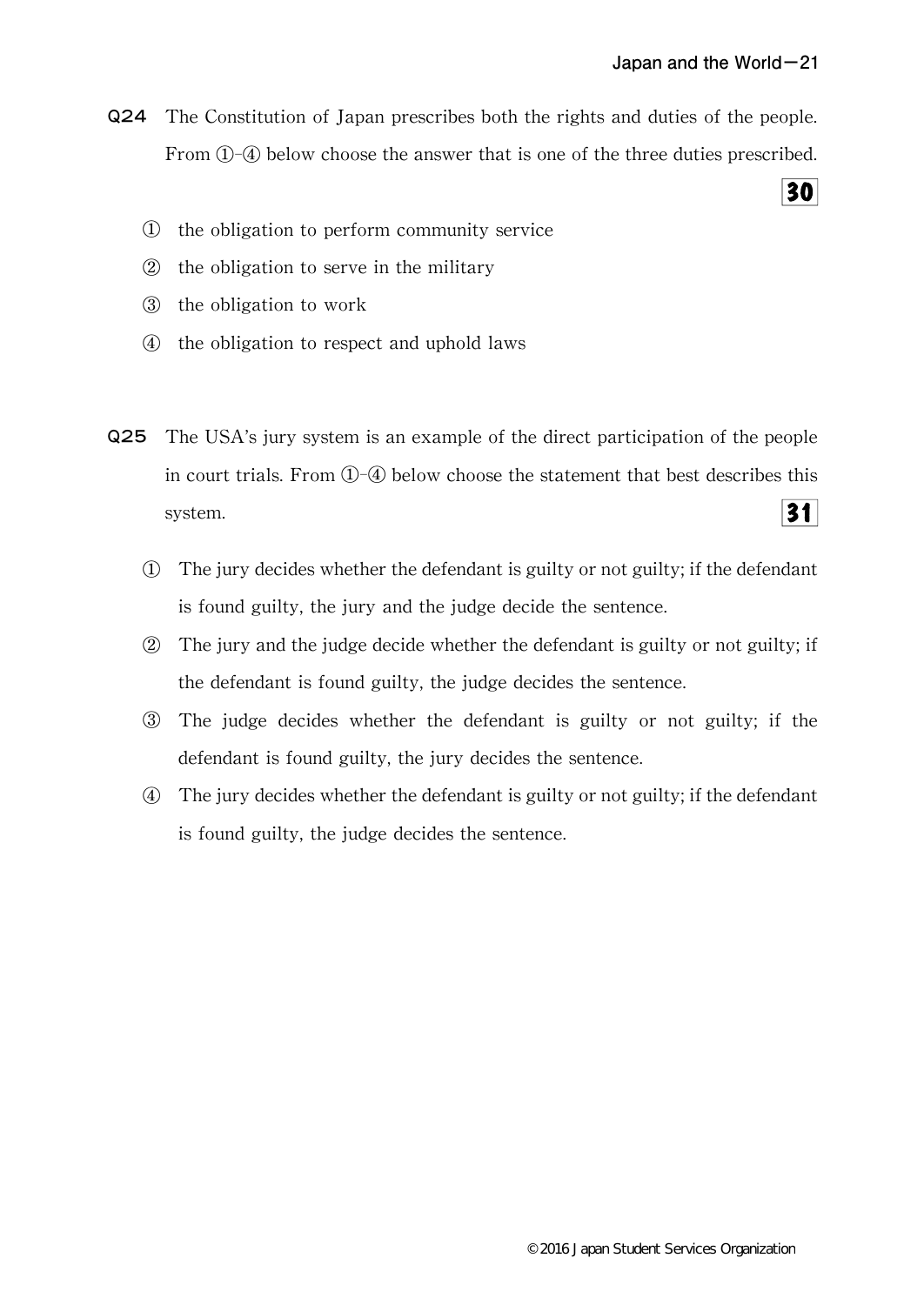- Q26 The Congress of Vienna convened from 1814 to 1815 with the aim of restoring international order in the chaos that followed the French Revolution and the Napoleonic Wars. From  $\mathbb{O}$ - $\mathbb{Q}$  below choose the principle of international order  $32<sub>1</sub>$ advocated at this conference.
	- ① open diplomacy
	- ② balance of power
	- ③ self-determination
	- ④ collective security
- Q27 Events A-D below concern approaches to environmental issues in Japan.From ①-④ below choose the answer that correctly arranges the events in chronological order.  $33$ 
	- A: introduction of the Tax for Climate Change Mitigation
	- B: enactment of the Basic Environment Law
	- C:enactment of the Basic Law for Environmental Pollution Control
	- D: enactment of the Basic Law for Establishing a Recycling-based Society
	- $\overline{(1)}$  A  $\rightarrow$  D  $\rightarrow$  B  $\rightarrow$  C
	- ② B→A→C→D
	- $\circled{3}$  C  $\rightarrow$  B  $\rightarrow$  D  $\rightarrow$  A
	- ④ D→C→A→B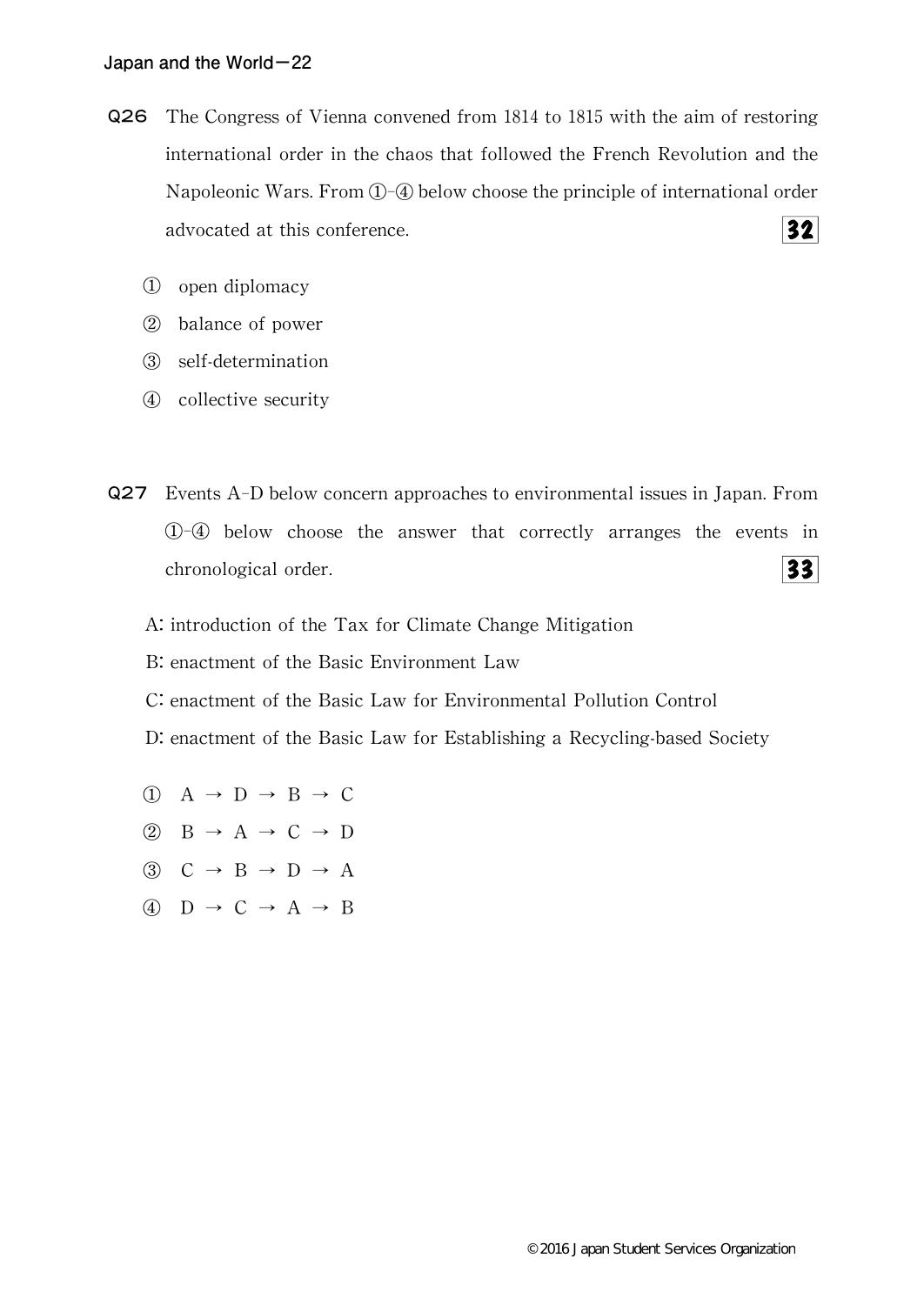- Q28 From ①-④ below choose the statement that best describes the Civil War in  $34<sup>1</sup>$ America.
	- ① The war was triggered by a dispute over leadership between the French Americans of the Northern states and the British Americans of the Southern states.
	- ② The Northern states demanded the strengthening of states'rights and the continuation of slavery.
	- ③ The Southern states exported cotton and other agricultural products to Europe, so they supported free trade.
	- ④ George Washington,who was elected President in 1860,issued the Emancipation Proclamation.
- Q29 From ①-④ below choose the statement that best describes Wilhelm II of the  $35$ German Empire.
	- ① He adopted Weltpolitik(world policy),an expansionary policy that included building a large navy.
	- ② He enacted the Anti-Socialist Laws to prevent the spread of socialist ideology.
	- ③ He adopted a hostile policy toward Catholics that was known as Kulturkampf (culture struggle).
	- ④ He established the German Empire following victory in the war with Austria over German unification.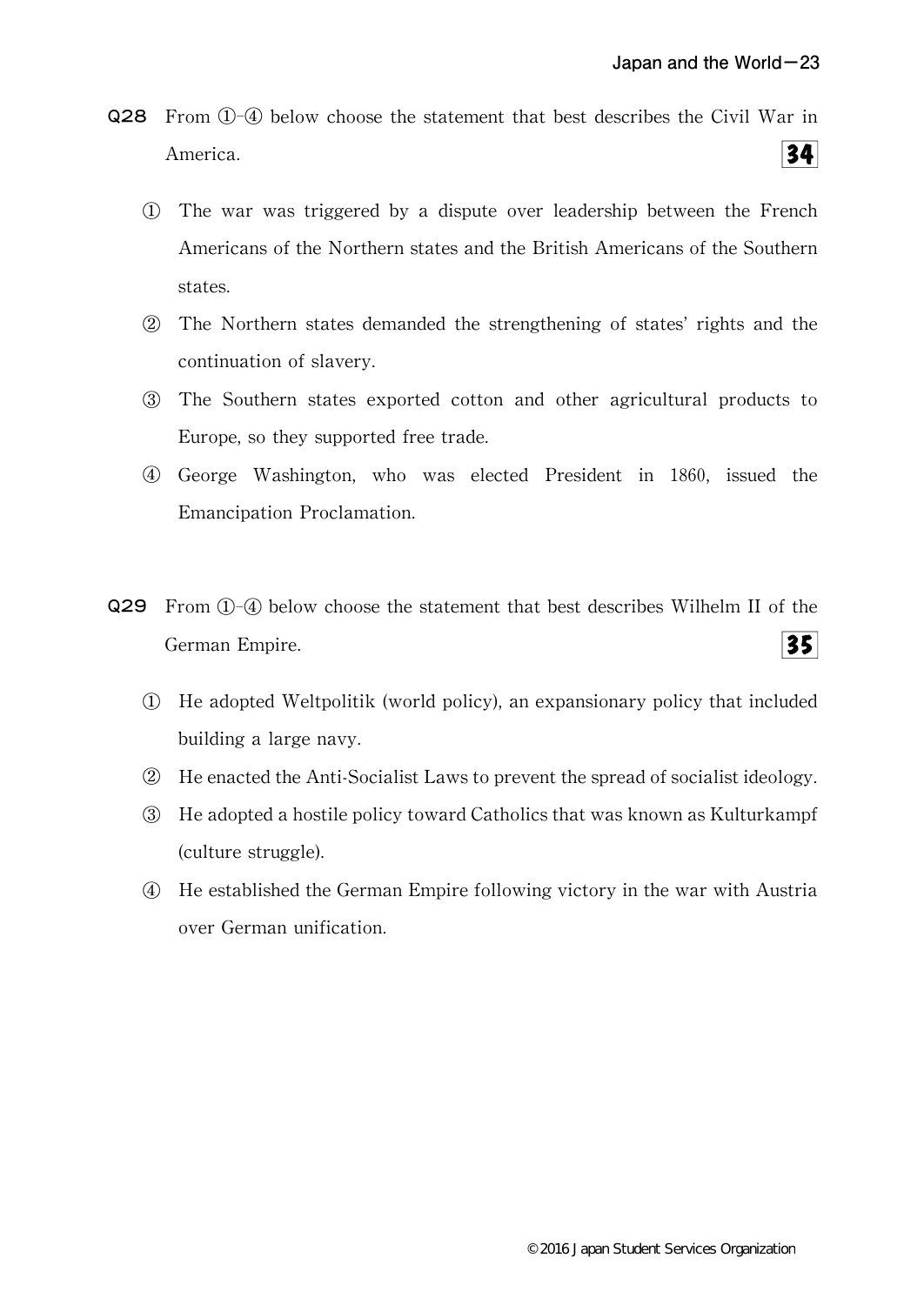- Q30 From 1-4 below choose the statement that does not accurately describe an  $36<sup>l</sup>$ event following World War I.
	- ① The Treaty of Versailles provided for the establishment of the League of Nations.
	- ② Whereas newly independent states emerged in Eastern Europe, self-determination movements gained momentum in many parts of Asia.
	- ③ Japan was given a mandate over the Marshall Islands and certain other islands in the Pacific Ocean.
	- ④ The USA colonized the Philippines following the Spanish-American War.
- Q31 From ①-④ below choose the statement that best describes an event that occurred early in World War II.  $37<sup>l</sup>$ 
	- ① Ireland was invaded by the UK and became the UK's protectorate.
	- ② France declared war upon Germany and annexed the Saar Territory.
	- ③ Austria invaded Italy and annexed northern Italy.
	- ④ Germany and the USSR invaded Poland and divided it between them.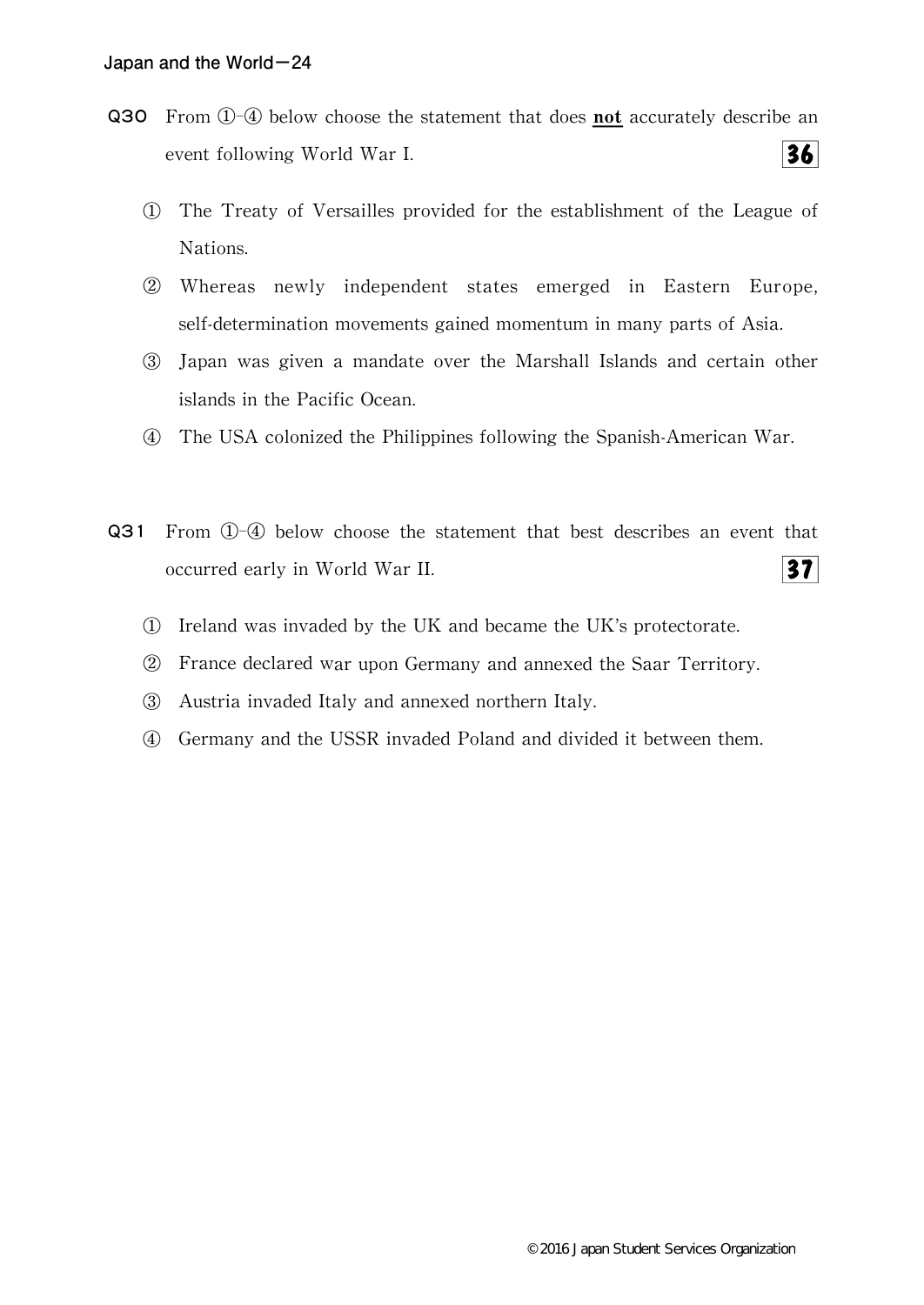- Q32 From ①-④ below choose the statement that best describes an event that  $38<sup>2</sup>$ occurred around the beginning of the Cold War.
	- ① The USA intervened in the Vietnam War and began bombing North Vietnam.
	- ② The USA announced the Marshall Plan,which was intended to support the economic recovery of European countries.
	- ③ The USSR invaded Afghanistan to support the pro-USSR government.
	- ④ Under the leadership of Mikhail Gorbachev,the USSR took a"New Thinking"approach to foreign policy and began providing aid to Eastern European countries.

The end of the questions for Japan and the World. Leave answer spaces  $|39| - |60|$  blank.

Do not take this question booklet out of the room.